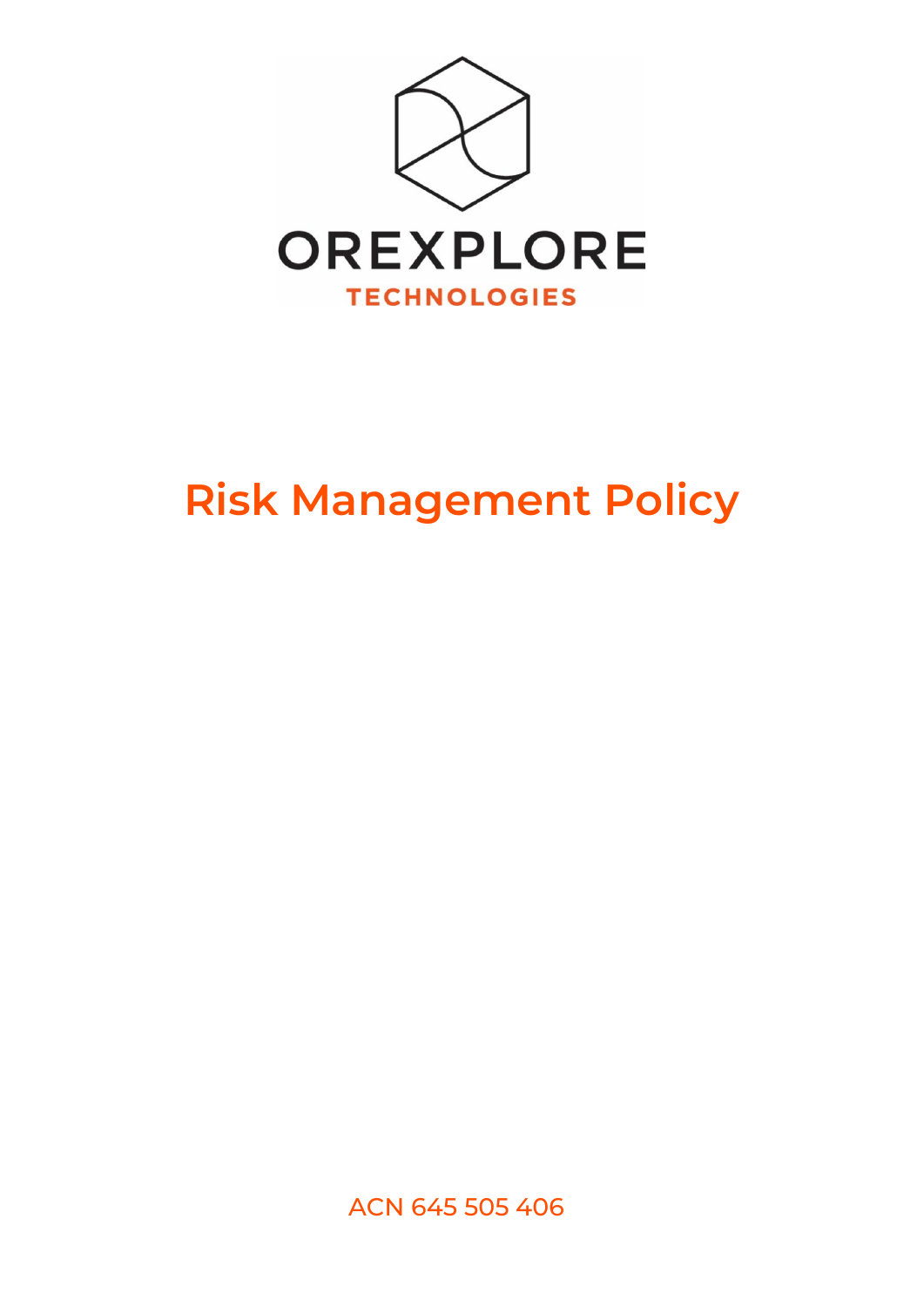## Risk Management Policy

Risk management is a complex and critical component of the governance practices of Orexplore Technologies Limited (Company). The Board oversees and guides risk management assessmentsand practices.

The Managing Director is charged with implementing appropriate risk management systems within theCompany. Aspects of this process may be delegated. Risk management is considered a key governance and management process.

The primary objectives of the risk management system are to ensure:

- 1. all major sources of potential opportunity for and harm to the Company (both existing andpotential) are identified, analysed and managed appropriately;
- 2. business decisions throughout the Company appropriately balance the risk and reward trade off;
- 3. regulatory compliance and integrity in reporting are achieved; and
- 4. senior management, the Board and investors understand the risk profile of the Company.

In line with these objectives, the risk management system covers operations risk; financial reporting;and compliance.

The Company undertakes an annual review and assessment of operations to update its risk profile inconjunction with the strategic planning process. The Company discloses in each reporting period whether such a review has taken place. The Board undertakes at least an annual review of those areas of risk identified.

In addition, the Managing Director and CFO provide a written declaration of assurance that their opinion, that the financial records of the Company for any financial period have been properly maintained, comply with the appropriate accounting standards and give a true and fair view of the financial position and performance of the Company, has been formed on the basis of a sound systemof risk management and internal control which is operating effectively.

The Board has identified a range of specific risks that have the potential to have an adverse impact onits business.

These include:

- •technological risk;
- •operational risk;
- •health and safety of personnel;
- •insurance risk;
- •litigation risks;
- •financial risk;
- •privacy and data breaches risks;